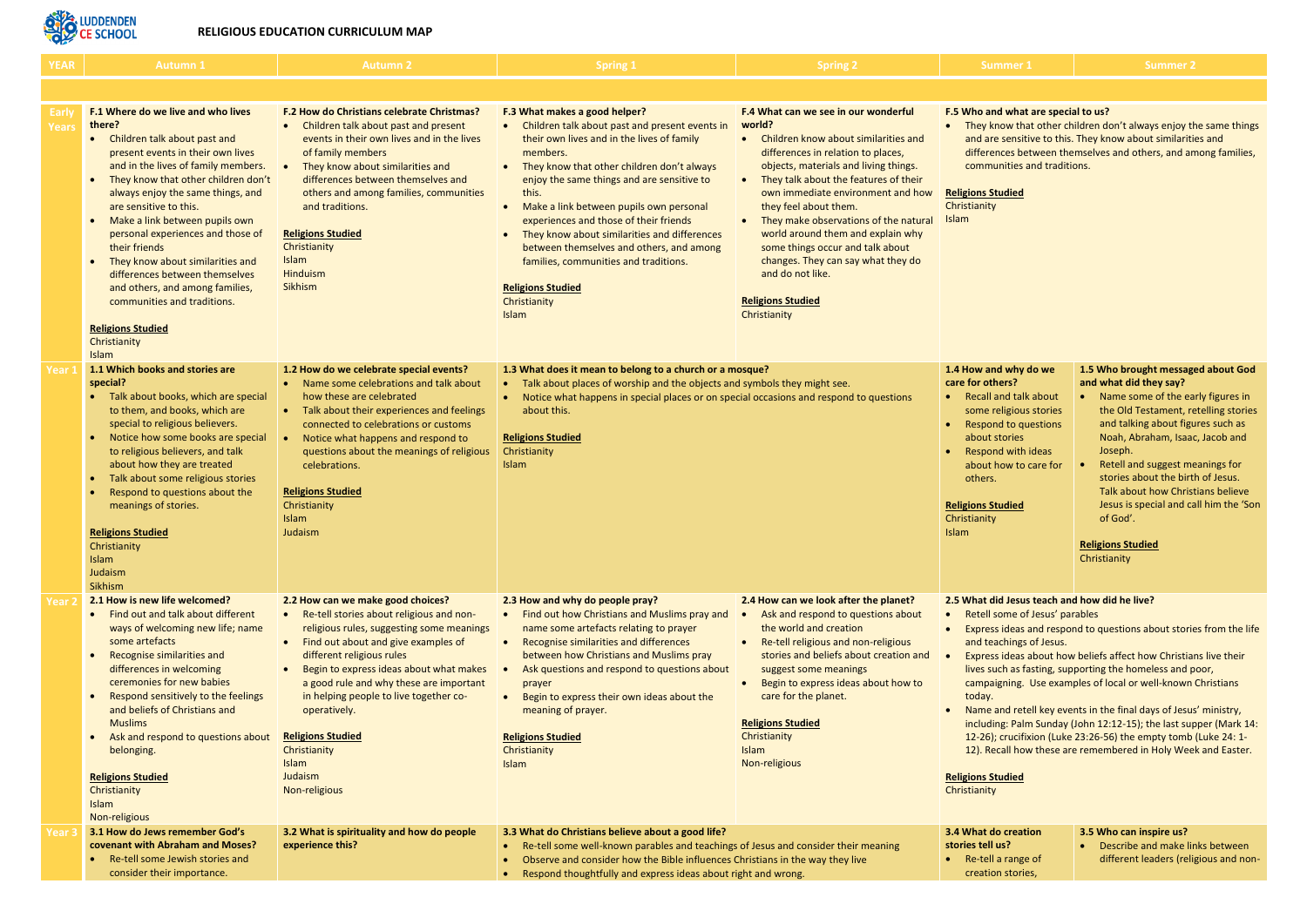

### **RELIGIOUS EDUCATION CURRICULUM MAP**

| making links between     | religi           |
|--------------------------|------------------|
| them.                    | differ           |
| Express ideas about      | Expla            |
| creation and suggest     | their            |
| meanings for the         | storie           |
| stories                  | Give             |
| <b>Express different</b> | comr             |
| views and ideas about    |                  |
| helping to look after    | <b>Religions</b> |
| the world around         | Christiani       |
| them.                    | <b>Islam</b>     |
|                          | Judaism          |
| <b>Religions Studied</b> | Non-religi       |
| Christianity             |                  |
| ممدداءا                  |                  |

ious), exploring similarities and rences.

- in how leaders teach through personal qualities, actions and  $\mathbf{s}$
- examples of the ways in which munities follow their leaders.

#### **Studied**

tv ious

#### gious

**are Gurus at the heart of Sikh belief and practice?** 

**EXAMPLER 6 AMPLE EXAMPLE EXAMPLES ADOCT SHEET GUTES** cribe and show understanding of Sikh practices relating to the u Granth Sahib

lain and give reasons for Sikh values e.g. equality.

### **<u>s Studied</u>**

**5.4 What do Christians believe about the old and new covenants?** ect on how Christianity is one of the Abrahamic faiths along I Judaism and Islam, considering some similarities and erences between these world faiths.

lore the narratives about Moses, the Ten Commandments, the dom, including David, and Jesus making connections between ies and the idea of a covenant between God and the people. ect on and find meanings in different titles used by and of is, such as Son of Man, incarnate, Servant, Rabbi, Messiah, ist, 'I am' statements.

**do Jews remember Kings and Prophets in worship and life?** cribe and express ideas about festivals and how and why they commemorated.

a considered response to how Jewish people follow the imandments set out in the Torah

imarise key beliefs for Jews including Shema and Tikkun Olam describe how these affect lives today.

| 4.1 How are important events<br>4.2 What faiths are shared in our country?<br>4.3 How do the 5 pillars guide Muslims?<br>4.4 Why are Guru<br>Year 4<br>remembered?<br>Explore and describe ways beliefs and<br>Describe and explain key teachings of Islam and the different ways these are interpreted by<br>Give example<br>$\bullet$<br>$\bullet$<br>Describe the different festivals,<br>values are expressed in different religions<br>believers;<br>Describe and<br>$\bullet$<br>$\bullet$<br>making links between them.<br>through symbols and actions<br>Describe and show understanding of how Muslim beliefs impact in a variety of ways on the<br><b>Guru Granth</b><br>$\bullet$<br>Explain and give reasons for the<br>Give examples of ways in which people<br>life and decisions of believers;<br>Explain and g<br>$\bullet$<br>celebration of each festival<br>show they belong<br>Explain how the pilgrimage of Hajj can affect a Muslims life.<br>Express ideas and opinions about<br>Explain why belonging to a community<br><b>Religions Studied</b><br>$\bullet$<br>what light represents.<br>may be valuable but also challenging.<br><b>Religions Studied</b><br>Sikhism<br>Islam<br><b>Religions Studied</b><br><b>Religions Studied</b><br><b>Judaism</b><br>Christianity<br>Hinduism<br><b>Islam</b><br><b>Sikhism</b><br>Judaism<br><b>Sikhism</b><br>Non-religious<br>Non-religious<br>5.1 Why are some places and journeys<br>5.2 What values are shown in codes for<br>5.3 Should we forgive others?<br>5.4 What do Chri<br><b>KS2 Easter Unit: Holy Week.</b><br>Year 5<br>living?<br>special?<br>• Show understanding of some reasons people<br>Be able to develop their<br>Reflect on ho<br>$\bullet$<br>Identify and explain features of<br>• Make connections between morals and<br>might feel sorry.<br>understanding of the meaning of<br>with Judaism<br>Easter for Christians.<br>differences b<br>some special places and journeys<br>values found in religious teachings and<br>• Show understanding of some reasons why it is<br>everyday life.<br>Suggest reasons why special places<br>hard to 'make up' or apologise in a conflict.<br>Know what the Bible says by exploring<br>Explore the n<br>$\bullet$<br>and journeys inspire people<br>Identify and explain similarities and<br>the stories, rituals, customs and<br>Respond clearly with their own ideas about<br>Kingdom, inc<br>$\bullet$<br>differences between Humanist, Muslim<br>symbols in more depth.<br>stories and th<br>importance of confession to Christians.<br>Investigate places of pilgrimage and<br>reflect on the challenges involved in<br>and Christian values<br>Reflect on an<br>Describe how some modern individuals have<br><b>Religions Studied</b><br>Investigate and apply ideas about values<br>faced the challenge of forgiveness.<br>the journey.<br>Jesus, such a<br>$\bullet$<br>Christianity<br>and how people choose to live their lives.<br>Christ, 'I am'<br><b>Religions Studied</b><br>Discuss and give examples of right and<br><b>Religions Studied</b><br><b>Religions Studied</b><br>Christianity<br>wrong, love, forgiveness, truth,<br>Christianity<br>Christianity<br>Islam<br>consequences and honesty.<br>Judaism<br>Sikhism<br><b>Religions Studied</b><br>Christianity<br><b>Islam</b><br>Judaism<br>Non-religious<br>6.1 How do Sikhs show commitment?<br><b>KS2 Christmas Unit: Why do Christians</b><br>6.2 What do Christians believe about Jesus' death<br>6.4 How do Jews<br>6.3 How does growing up bring<br>Year 6<br>Summarise some features of Sikh<br>celebrate Christmas? The Gospel Accounts.<br>and resurrection? (Easter)<br>responsibilities?<br>Describe and<br>• Make links between the 4 gospel<br><b>Explore and summarise how Christians</b><br>practice (e.g. sewa, prayer) in the<br>Describe and understand the rights<br>are commem<br>accounts of the birth of Jesus and show<br>home and in the community<br>understand the significance of Jesus' death<br>and responsibilities that come with<br>Give a consid<br>that they understand the similarities and<br>and resurrection, considering narratives from<br>Using a developing religious<br>growing up<br>commandme<br>$\bullet$<br>vocabulary, explain and give<br>differences. They state which account<br>the Gospels.<br>Explore and describe rites of passage,<br>Summarise k<br>they consider the most convincing.<br>reasons for some Sikh beliefs and<br>Express understanding and ask questions<br>comparing a range of religious and<br>and describe<br>symbols (e.g. Khanda, 5Ks)<br>about how Jesus' death is seen as a sacrifice,<br>secular approaches, responding with<br><b>Religions Studied</b><br>as a way of forgiveness and salvation. Show<br><b>Religions Studied</b> | Discover how Jews express their<br>faith through rituals and actions.<br>Express ideas about the rituals and<br>practices, which demonstrate<br>belonging to a community.<br><b>Religions Studied</b><br>Judaism | Observe and respond thoughtfully to the<br>$\bullet$<br>ways beliefs and spirituality are expressed<br>through various art forms<br>Express their beliefs and values through<br>$\bullet$<br>creating a piece of expressive art.<br><b>Religions Studied</b><br>Christianity<br>Islam<br>Judaism<br>Sikhism<br>Non-religious | <b>Religions Studied</b><br>Christianity |  | making links<br>them.<br><b>Express ideas</b><br>creation and<br>meanings for<br>stories<br><b>Express differ</b><br>views and ide<br>helping to loo<br>the world ard<br>them.<br><b>Religions Studied</b><br>Christianity<br><b>Islam</b><br>Judaism<br>Sikhism<br>Non-religious |
|-------------------------------------------------------------------------------------------------------------------------------------------------------------------------------------------------------------------------------------------------------------------------------------------------------------------------------------------------------------------------------------------------------------------------------------------------------------------------------------------------------------------------------------------------------------------------------------------------------------------------------------------------------------------------------------------------------------------------------------------------------------------------------------------------------------------------------------------------------------------------------------------------------------------------------------------------------------------------------------------------------------------------------------------------------------------------------------------------------------------------------------------------------------------------------------------------------------------------------------------------------------------------------------------------------------------------------------------------------------------------------------------------------------------------------------------------------------------------------------------------------------------------------------------------------------------------------------------------------------------------------------------------------------------------------------------------------------------------------------------------------------------------------------------------------------------------------------------------------------------------------------------------------------------------------------------------------------------------------------------------------------------------------------------------------------------------------------------------------------------------------------------------------------------------------------------------------------------------------------------------------------------------------------------------------------------------------------------------------------------------------------------------------------------------------------------------------------------------------------------------------------------------------------------------------------------------------------------------------------------------------------------------------------------------------------------------------------------------------------------------------------------------------------------------------------------------------------------------------------------------------------------------------------------------------------------------------------------------------------------------------------------------------------------------------------------------------------------------------------------------------------------------------------------------------------------------------------------------------------------------------------------------------------------------------------------------------------------------------------------------------------------------------------------------------------------------------------------------------------------------------------------------------------------------------------------------------------------------------------------------------------------------------------------------------------------------------------------------------------------------------------------------------------------------------------------------------------------------------------------------------------------------------------------------------------------------------------------------------------------------------------------------------------------------------------------------------------------------------------------------------------------------------------------------------------------------------------------------------------------------------------------------------------------------------------------------------------------------------------------------------------------------------------------------------------------------------------------------------------------------------------------------------------------------------------------------------------------------------------------------------------------------------------------------------------------------------------------------------------------------------------------------------------------------------------------------------------|------------------------------------------------------------------------------------------------------------------------------------------------------------------------------------------------------------------|------------------------------------------------------------------------------------------------------------------------------------------------------------------------------------------------------------------------------------------------------------------------------------------------------------------------------|------------------------------------------|--|-----------------------------------------------------------------------------------------------------------------------------------------------------------------------------------------------------------------------------------------------------------------------------------|
|                                                                                                                                                                                                                                                                                                                                                                                                                                                                                                                                                                                                                                                                                                                                                                                                                                                                                                                                                                                                                                                                                                                                                                                                                                                                                                                                                                                                                                                                                                                                                                                                                                                                                                                                                                                                                                                                                                                                                                                                                                                                                                                                                                                                                                                                                                                                                                                                                                                                                                                                                                                                                                                                                                                                                                                                                                                                                                                                                                                                                                                                                                                                                                                                                                                                                                                                                                                                                                                                                                                                                                                                                                                                                                                                                                                                                                                                                                                                                                                                                                                                                                                                                                                                                                                                                                                                                                                                                                                                                                                                                                                                                                                                                                                                                                                                                                     |                                                                                                                                                                                                                  |                                                                                                                                                                                                                                                                                                                              |                                          |  |                                                                                                                                                                                                                                                                                   |
|                                                                                                                                                                                                                                                                                                                                                                                                                                                                                                                                                                                                                                                                                                                                                                                                                                                                                                                                                                                                                                                                                                                                                                                                                                                                                                                                                                                                                                                                                                                                                                                                                                                                                                                                                                                                                                                                                                                                                                                                                                                                                                                                                                                                                                                                                                                                                                                                                                                                                                                                                                                                                                                                                                                                                                                                                                                                                                                                                                                                                                                                                                                                                                                                                                                                                                                                                                                                                                                                                                                                                                                                                                                                                                                                                                                                                                                                                                                                                                                                                                                                                                                                                                                                                                                                                                                                                                                                                                                                                                                                                                                                                                                                                                                                                                                                                                     |                                                                                                                                                                                                                  |                                                                                                                                                                                                                                                                                                                              |                                          |  |                                                                                                                                                                                                                                                                                   |
|                                                                                                                                                                                                                                                                                                                                                                                                                                                                                                                                                                                                                                                                                                                                                                                                                                                                                                                                                                                                                                                                                                                                                                                                                                                                                                                                                                                                                                                                                                                                                                                                                                                                                                                                                                                                                                                                                                                                                                                                                                                                                                                                                                                                                                                                                                                                                                                                                                                                                                                                                                                                                                                                                                                                                                                                                                                                                                                                                                                                                                                                                                                                                                                                                                                                                                                                                                                                                                                                                                                                                                                                                                                                                                                                                                                                                                                                                                                                                                                                                                                                                                                                                                                                                                                                                                                                                                                                                                                                                                                                                                                                                                                                                                                                                                                                                                     |                                                                                                                                                                                                                  |                                                                                                                                                                                                                                                                                                                              |                                          |  |                                                                                                                                                                                                                                                                                   |